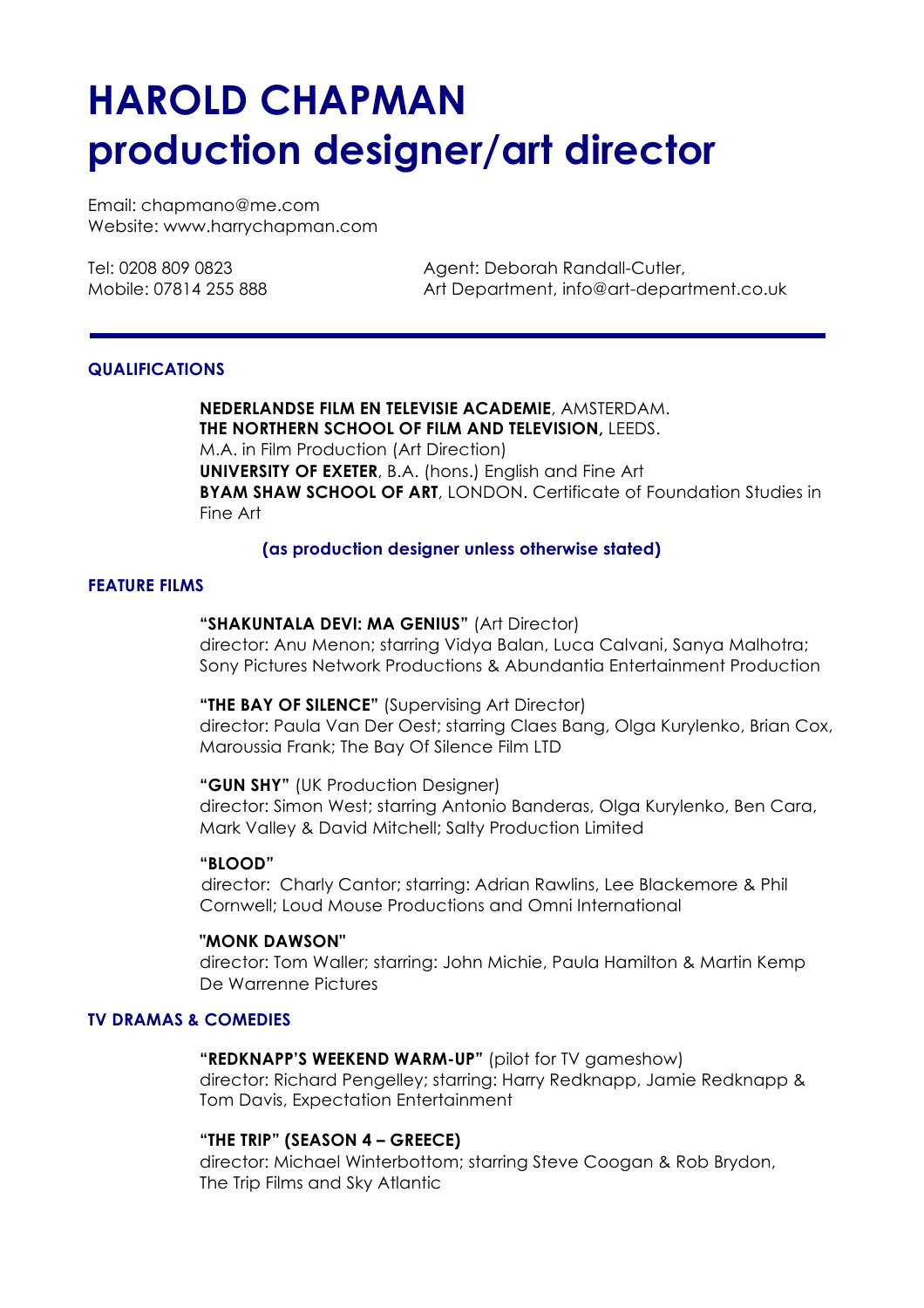## **"MARRIED TO A PAEDOPHILE"**

(BEST ORIGINAL PROGRAMME – BROADCAST AWARDS 2019) director: Colette Camden; starring Sinead Keenan, Nicholas Gleaves, Abigail McKern, Hugh Ross, Michael Capozzola, Nell Barlow, Kristy Philipps; C4 and Brinkworth Productions

#### **"MARLEY'S GHOSTS" SERIES TWO** (Standby Art Director)

director: Jonathan Gershfield; starring Sarah Alexander, John Hannah, Nick Burns, Jo Joyner and Jim Howick; Objective Fiction and UK Gold

#### **THE COMIC STRIP PRESENTS: "REDTOP!"**

director: Peter Richardson; starring: Maxine Peake, Peter Mangan, Harry Enfield, John Sessions, Nigel Planer, Johnny Vegas, Russell Tovey, James Buckley, Alexei Sayle & Eleanor Matsuura; Great Western Features and UK Gold

### **TV DOCUMENTARIES/DOCUDRAMAS**

#### **"THE SEVEN WONDERS OF ANCIENT GREECE"**

 director: Chris Lethbridge; narrator: John Shrapnel Atlantic productions, Channel 5 & The Discovery Channel

#### **"THE SEVEN WONDERS OF ANCIENT ROME"**

 director: James Quinn; narrator: John Shrapnel Atlantic Productions, Channel 5 & The Discovery Channel

 **"THE SPEAR OF CHRIST"** (Cover Story Sunday Times Magazine) directors: Richard Bedser & Shaun Trevisick; narrator: Cherie Lunghi Atlantic Productions & BBC2

# **"THE MYSTERY OF THE SELF-MADE MUMMY"**

director: Wayne Derrick; Atlantic Productions, Channel 5 & The Discovery Channel

#### **"THE REAL JASON AND THE ARGONAUTS"**

 director: Shaun Trevisick; narrator: Stephen Rashbrook Atlantic Productions, Channel 5 & Granada International

#### **"THE MYSTERY OF THE THREE KINGS"** (BAFTA NOMINATED)

director: Giles Lewellyn-Thomas; narrator: Cherie Lunghi Atlantic Productions & BBC2

#### **"EAT LIKE A KING"**

director: Shaun Trevisick; narrator: Stephen Fry Atlantic Productions & The Food Network

#### **"DISCOVERING THE REAL HARRY POTTER"**

director: Shaun Trevisick; narrator: Hugh Laurie Atlantic Productions & The Discovery Channel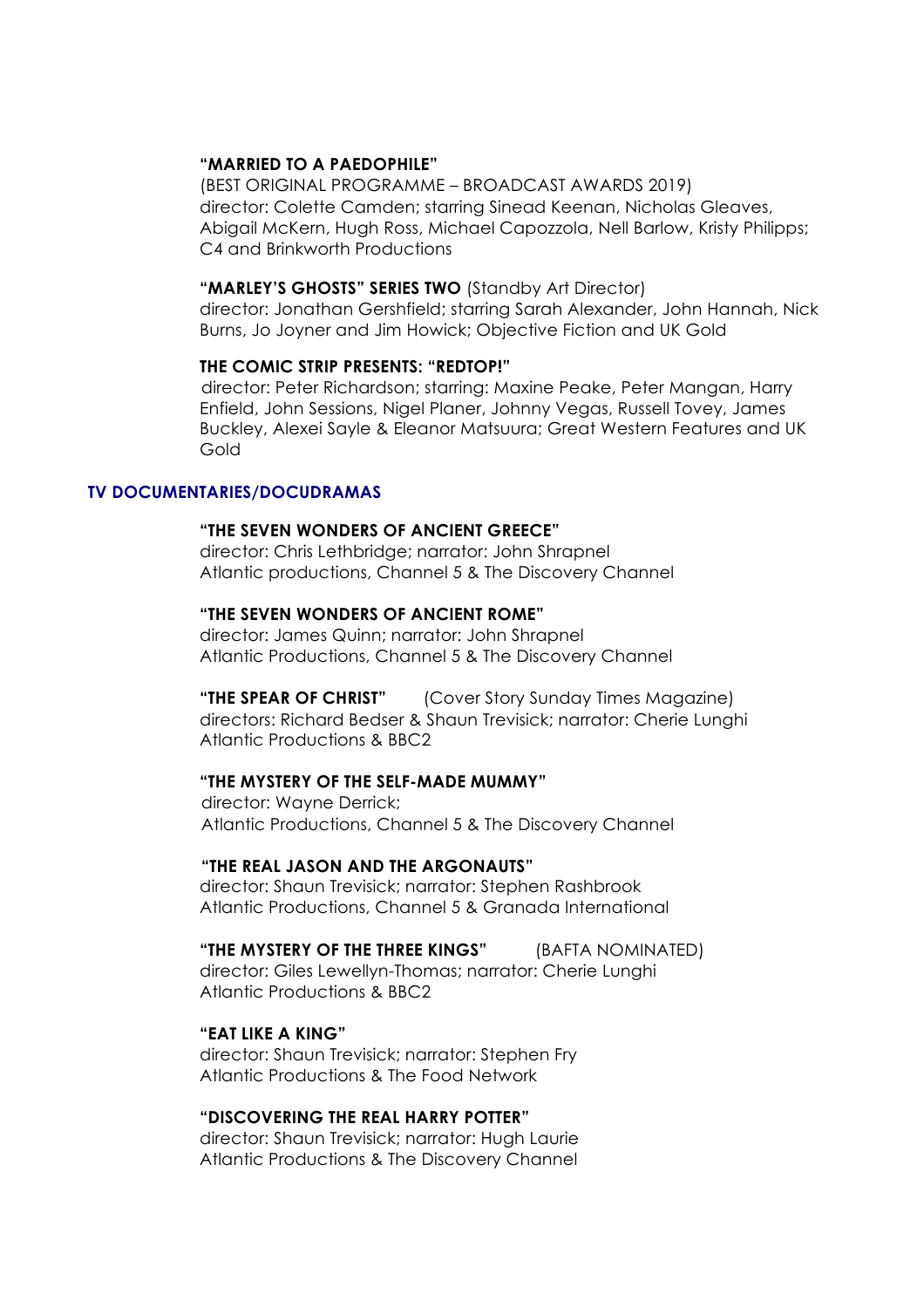#### **"WHO KILLED TUTANKHAMUN?"** (BAFTA NOMINATED)

(Cover Story Sunday Times Magazine) director: Lance Kneeshaw; narrator: John Hurt Atlantic Productions, Channel 5 & The Discovery Channel

# **"THE EXTRAORDINARY VOYAGE OF JULES VERNE"**

director: Shaun Trevisick; narrator: Eric Meyers Atlantic Productions, BBC2 & The Discovery Channel

#### **"JULES VERNE'S – 20,000 LEAGUES UNDER THE SEA"**

director: Shaun Trevisick; narrator: Roy Scheider Atlantic Productions & The Discovery Channel

**"THE SEARCH FOR ATLANTIS"** (EMMY NOMINATED) director: Shaun Trevisick; featuring: Ted Danson Atlantic Productions & The Discovery Channel

#### **MUSEUM & INTERACTIVE EVENTS**

#### **"BEING BRUNEL"**

directors: Paul Kucharski & Jane McGee; Centre Screen Productions & SS Great Britain Trust

**"NINE PIER ROAD"** (Art Director) producer: Lisa O'Neill; Centre Screen Productions & Jersey Heritage

#### **COMMERCIALS**

#### **"KING VIGNETTES"**

director: Jon Bentley; King & The Storytellers

#### **"BE THE GIFT"**

director: Aaron Trinder; Nucco Brain for Nokia

#### **"CVENT"**

director: Aaron Trinder; Egg & Brush, Cvent and Earnest Agency

#### **"THE MILITARY MUTUAL"**

directors: Daniel Fagerson & Benjamin Kempf Siemens; Salt.TV & Psona for The Miltary Mutual

# **"WINTER FILM"**

director: Aaron Trinder; Trinder Films & Historic England

#### **"KINDER MAKE-BELIEVABLE CHRISTMAS"**

directors: Daniel Fagerson & Benjamin Kempf Siemens; Salt.TV & Pablo for Kinder

**"CHANDELIER"** director: Sye Allen; Apostle & St Luke's for Pol Roger Champagne

# **"RENAULT WINGMAN"**

director: Steve Jay; Scorch London & Renault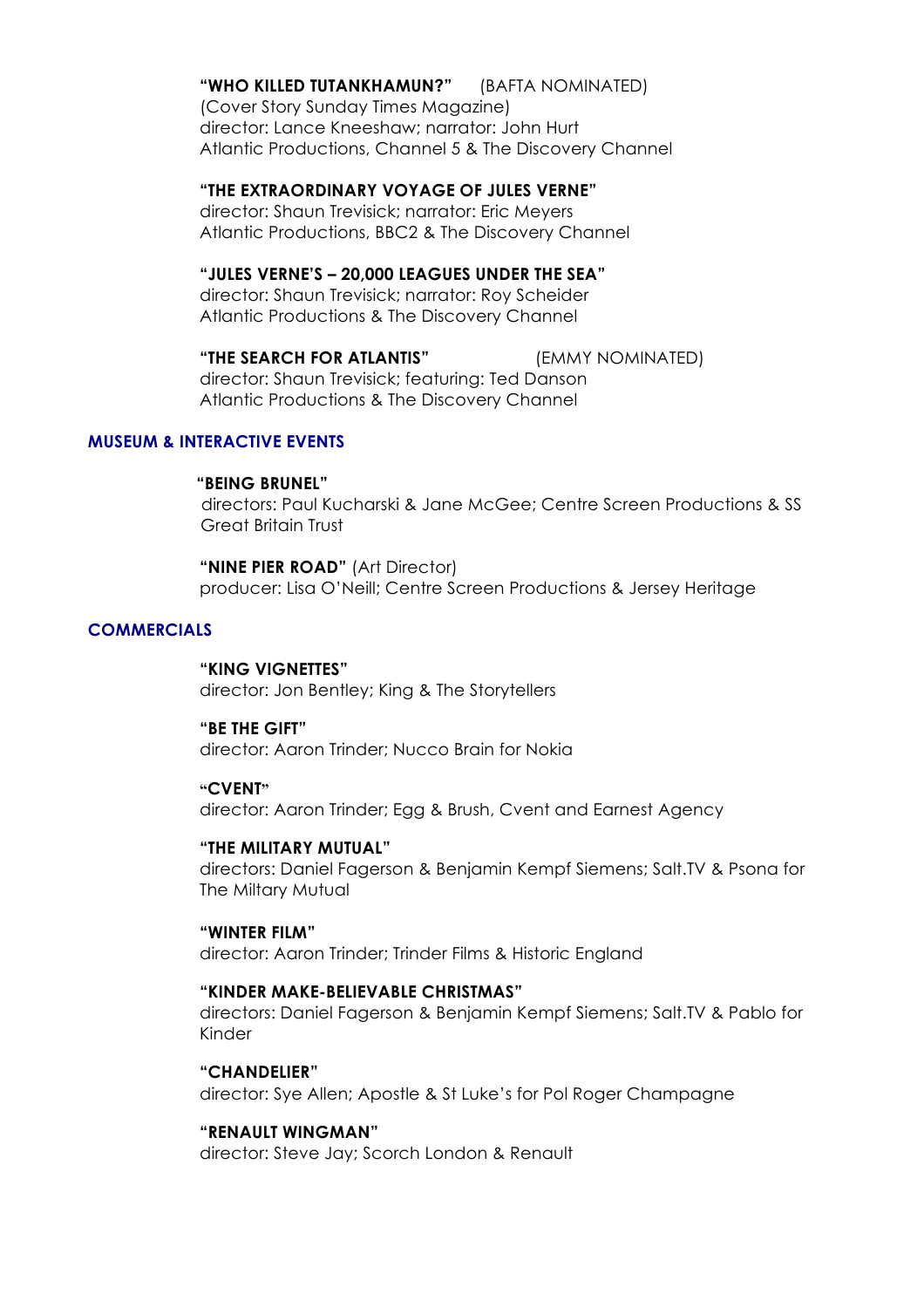#### **"CHASIN' FALL/WINTER 2016"**

photographer (stills): Joost Vandebrug; Conny Janssen Productions, Score Wholesale & Chasin' Jeans

# **"FIFA 17: THE CHANT" & "THE FAME"**

director: Derek Cianfrance; Stink, Radical Media, Wieden & Kennedy and FIFA

### **"SUCCESS STORIES"**

director: Jack Laurance; Armoury & Value Retail

#### **"H&M – HAPPY & MERRY" featuring Katy Perry** (Art Director)

director: Jonas Akerlund, designer: Ben Scott; RSA Films, H&M & Strange Cargo

# **"PEDIGREE DENTAFLEX – RUTH AND MAX"**

director: Henry Mason; Independent Films, AMV BBDO & Mars Petcare

#### **"TGI FRIDAYS' CAJUN CHICKEN"**

director: Ronald Koetzier; Keys Productions LTD, Hug & Americana Foods

#### **"HARDEES' FILLET MAX"**

director: Nick Sawyer; Keys Productions LTD, MI7 & Americana Foods

#### **"KFC RICEMEAL"**

director: Nick Sawyer; Keys Productions LTD, MI7 & Americana Food

#### **"HARDEES' CAESAR BURGER"**

director: Nick Sawyer; Keys Productions LTD, MI7 & Americana Foods

# **"I WANT"**

director: Henry Mason; Independent Films and National Blood Service

#### **"TYRESAFE YOUNG DRIVER"**

director: Daniel Storey; Guts & Glory Films, Tyresafe & Ingenie

#### **"ALWAYS – ROAD TRIP"**

director: Ezra Krausz; Animated Storyboards and Leo Burnett, London

#### **"NATIONWIDE"**

director: Chris Stevenson; Havas Media, Branded & Nationwide

#### **"MILKA – LET"**

director C/O: Rupert Greaves and Robert Morgan; CP & B and The Mill

#### **"UNNECESSARY RISKS"**

director: Andy Lee; Asthma UK and Keyline Productions

# **"BONGO TEXT SERVICE"**

director: Lydia Esler; Bongo & Space City Productions

**"THE EXCITEMENT OF UNCERTAINTY"** {Standby Art Director} director: Larry Seftel & Dave Day: WCRS & Co and Outsider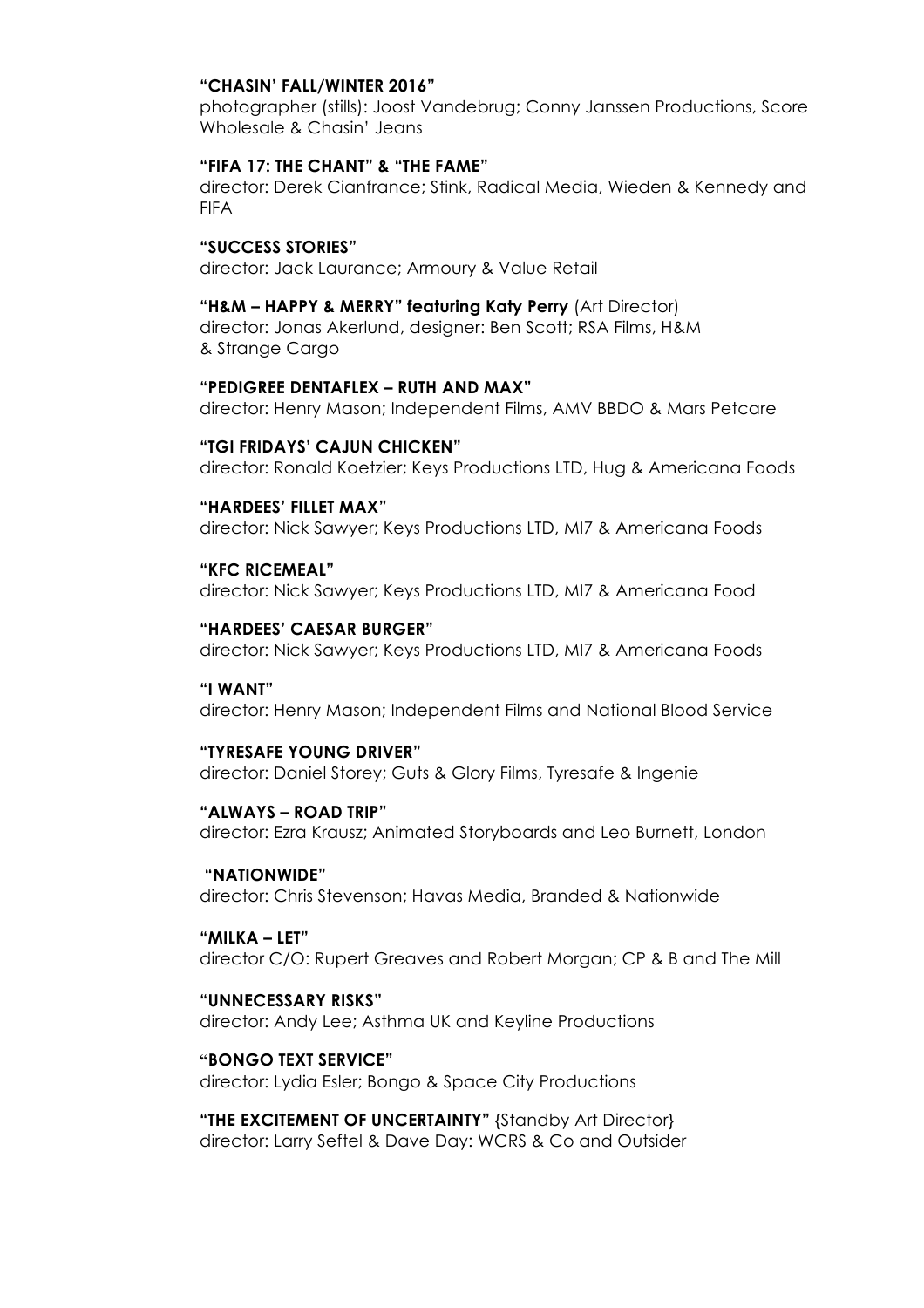#### **"HOW PERSONAL"**

director: Tim Qualtrough; Hewlett Packard & MTV Networks Europe

# **"ZONE REALITY IDENTS SHOOT"**

director: Oz Smith; Kemistry and Zone Vision

**"AUTUMN LAUNCH"** {Visualisation Designer} The Discovery Channel & Maclaurin

**"SHOPPING BAGS"** {Production Designer & Storyboard Artist} director: Mark Sheldon; Storm Film Productions & Saatchi & Saatchi

**"TALKING TO HAMLET"** (corporate promo) director: Peter Litten; Cheerful Scout Productions & McKinsey & Co.

**"THE EXECUTIVE"** (pilot commercial) director: Tom Waller; De Warrenne Pictures

**"FUTUREZONE"** (pilot commercial) director: Tom Waller; De Warrenne Pictures

#### **MUSIC PROMOS**

**"FALLING"**Artiste: **Graham Coxon (Blur)** director: Aaron Trinder; Trinder Films & CALM

**"YUK FOO"** Artiste: **Wolf Alice** director: Adam Powell; My Accomplice LTD & Dirty Hit

**"LOVE FOR SALE"** Artistes: **Jamie Cullum featuring Roots Manuva** directors: Charlie Robins & Joe Alexander; Forever Pictures & Island Music

"**LAY DOWN YOUR WEAPONS**" Artistes: **K Koke featuring Rita Ora** director: Courtney Phillips; Generator and Sony Music

**"HIGHER"** Artiste: **The Overtones** director: Remy Cayuela; Red Lion and Warners Music

**"ALL I GOT"** Artiste: **Newton Faulkner** directors: Joe White and Rollo Wenlock; Intro and Sony BMG

#### **"MARILYN MANSON MIDNIGHT SPECIAL"** Artiste: **Marilyn Manson** director: Tim Qualtrough; MTV Networks Europe

 **"DREAM CATCH ME"**Artiste: **Newton Faulkner** directors: Joe White and Rollo Wenlock; Intro and Sony BMG

# **"TRAFFIC JAM"** Band: **Vega 4**

director: David Giese; Love and Sony BMG

**"INTERVIEW WITH THE ANGEL"** Artistes: **Ghostland featuring Sinead O'Connor** director: David Scheinmann; Avid Images and Instant Karma